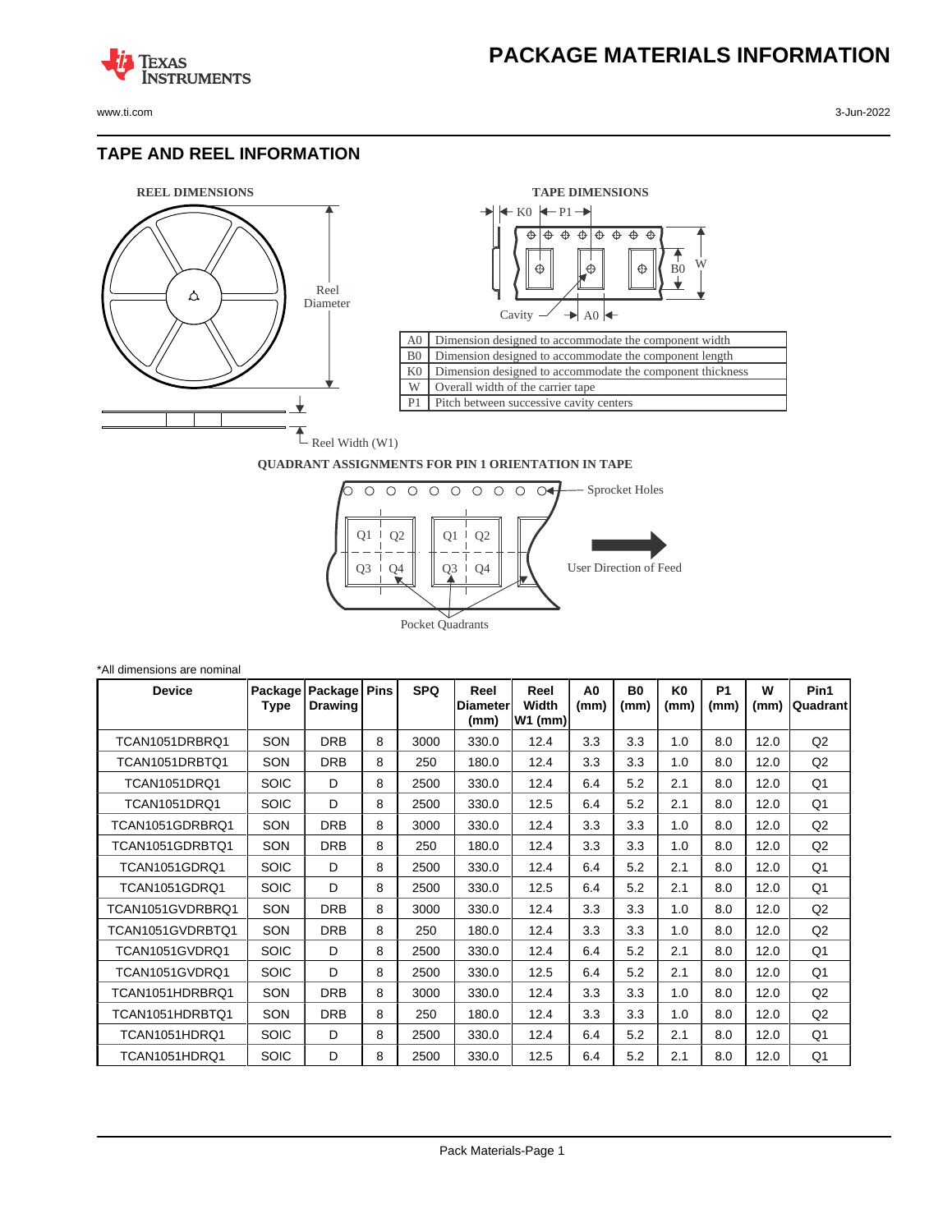# **PACKAGE MATERIALS INFORMATION**



www.ti.com 3-Jun-2022

| <b>Device</b>     | Package<br>Type | Package<br><b>Drawing</b> | <b>Pins</b> | <b>SPQ</b> | Reel<br>Diameter<br>(mm) | Reel<br>Width<br>$W1$ (mm) | A0<br>(mm) | B0<br>(mm) | K0<br>(mm) | P <sub>1</sub><br>(mm) | w<br>(mm) | Pin1<br>Quadrant |
|-------------------|-----------------|---------------------------|-------------|------------|--------------------------|----------------------------|------------|------------|------------|------------------------|-----------|------------------|
| TCAN1051HGDRBRQ1  | SON             | <b>DRB</b>                | 8           | 3000       | 330.0                    | 12.4                       | 3.3        | 3.3        | 1.0        | 8.0                    | 12.0      | Q <sub>2</sub>   |
| TCAN1051HGDRBTQ1  | SON             | <b>DRB</b>                | 8           | 250        | 180.0                    | 12.4                       | 3.3        | 3.3        | 1.0        | 8.0                    | 12.0      | Q <sub>2</sub>   |
| TCAN1051HGDRQ1    | <b>SOIC</b>     | D                         | 8           | 2500       | 330.0                    | 12.5                       | 6.4        | 5.2        | 2.1        | 8.0                    | 12.0      | Q1               |
| TCAN1051HGVDRBRQ1 | SON             | <b>DRB</b>                | 8           | 3000       | 330.0                    | 12.4                       | 3.3        | 3.3        | 1.0        | 8.0                    | 12.0      | Q2               |
| TCAN1051HGVDRBTQ1 | SON             | <b>DRB</b>                | 8           | 250        | 180.0                    | 12.4                       | 3.3        | 3.3        | 1.0        | 8.0                    | 12.0      | Q2               |
| TCAN1051HGVDRQ1   | <b>SOIC</b>     | D                         | 8           | 2500       | 330.0                    | 12.5                       | 6.4        | 5.2        | 2.1        | 8.0                    | 12.0      | Q <sub>1</sub>   |
| TCAN1051HGVDRQ1   | <b>SOIC</b>     | D                         | 8           | 2500       | 330.0                    | 12.4                       | 6.4        | 5.2        | 2.1        | 8.0                    | 12.0      | Q1               |
| TCAN1051HVDRBRQ1  | SON             | <b>DRB</b>                | 8           | 3000       | 330.0                    | 12.4                       | 3.3        | 3.3        | 1.0        | 8.0                    | 12.0      | Q2               |
| TCAN1051HVDRBTQ1  | SON             | <b>DRB</b>                | 8           | 250        | 180.0                    | 12.4                       | 3.3        | 3.3        | 1.0        | 8.0                    | 12.0      | Q2               |
| TCAN1051HVDRQ1    | <b>SOIC</b>     | D                         | 8           | 2500       | 330.0                    | 12.5                       | 6.4        | 5.2        | 2.1        | 8.0                    | 12.0      | Q1               |
| TCAN1051HVDRQ1    | <b>SOIC</b>     | D                         | 8           | 2500       | 330.0                    | 12.4                       | 6.4        | 5.2        | 2.1        | 8.0                    | 12.0      | Q1               |
| TCAN1051VDRBRQ1   | SON             | <b>DRB</b>                | 8           | 3000       | 330.0                    | 12.4                       | 3.3        | 3.3        | 1.0        | 8.0                    | 12.0      | Q2               |
| TCAN1051VDRBTQ1   | SON             | <b>DRB</b>                | 8           | 250        | 180.0                    | 12.4                       | 3.3        | 3.3        | 1.0        | 8.0                    | 12.0      | Q <sub>2</sub>   |
| TCAN1051VDRQ1     | <b>SOIC</b>     | D                         | 8           | 2500       | 330.0                    | 12.5                       | 6.4        | 5.2        | 2.1        | 8.0                    | 12.0      | Q <sub>1</sub>   |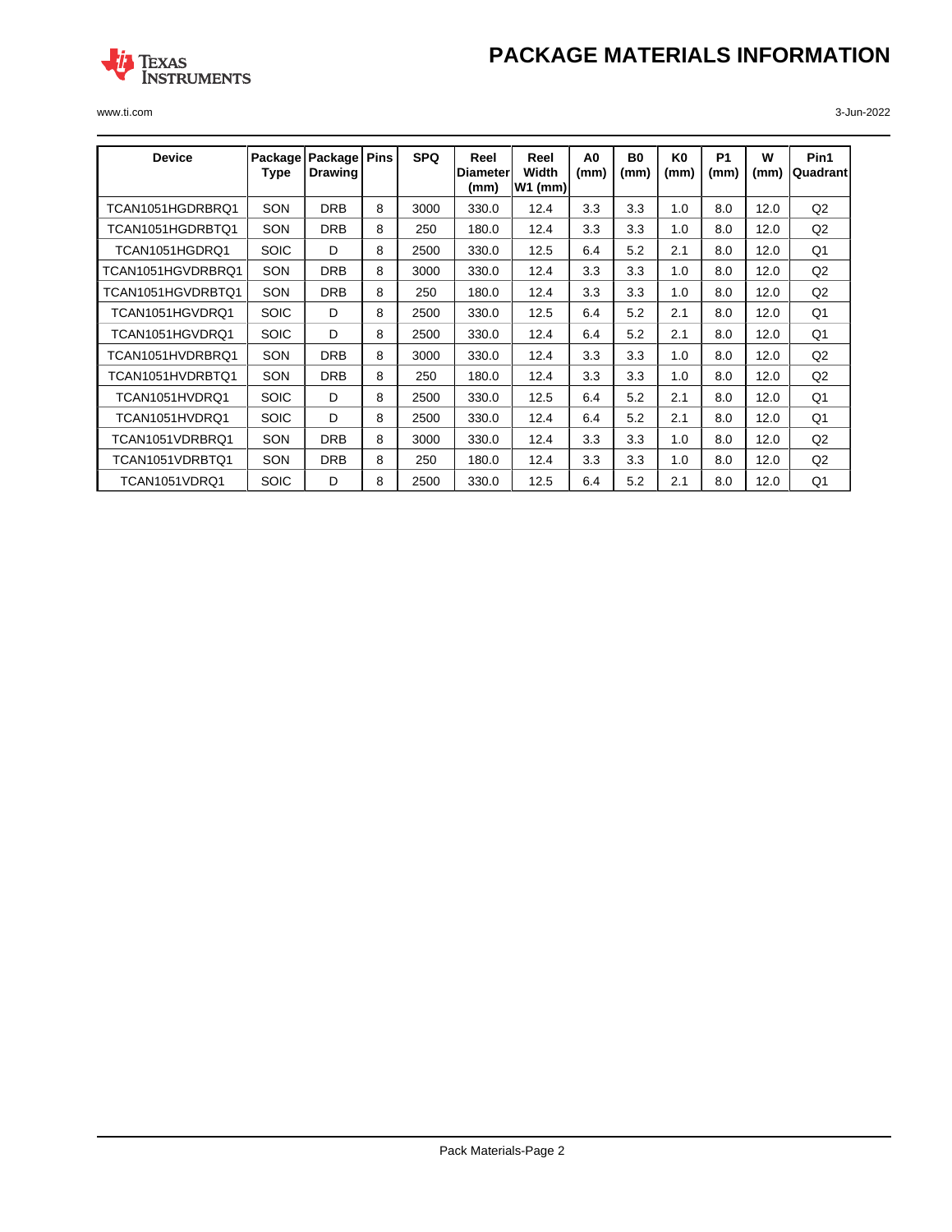

www.ti.com 3-Jun-2022

# **PACKAGE MATERIALS INFORMATION**



| *All dimensions are nominal |              |                        |             |            |             |            |             |
|-----------------------------|--------------|------------------------|-------------|------------|-------------|------------|-------------|
| <b>Device</b>               | Package Type | <b>Package Drawing</b> | <b>Pins</b> | <b>SPQ</b> | Length (mm) | Width (mm) | Height (mm) |
| TCAN1051DRBRQ1              | SON          | <b>DRB</b>             | 8           | 3000       | 346.0       | 346.0      | 35.0        |
| TCAN1051DRBTO1              | SON          | <b>DRB</b>             | 8           | 250        | 200.0       | 183.0      | 25.0        |
| <b>TCAN1051DRQ1</b>         | <b>SOIC</b>  | D                      | 8           | 2500       | 356.0       | 356.0      | 35.0        |
| <b>TCAN1051DRQ1</b>         | <b>SOIC</b>  | D                      | 8           | 2500       | 340.5       | 336.1      | 25.0        |
| TCAN1051GDRBRQ1             | SON          | <b>DRB</b>             | 8           | 3000       | 346.0       | 346.0      | 35.0        |
| TCAN1051GDRBTQ1             | SON          | <b>DRB</b>             | 8           | 250        | 200.0       | 183.0      | 25.0        |
| <b>TCAN1051GDRQ1</b>        | <b>SOIC</b>  | D                      | 8           | 2500       | 356.0       | 356.0      | 35.0        |
| TCAN1051GDRQ1               | <b>SOIC</b>  | D.                     | 8           | 2500       | 340.5       | 336.1      | 25.0        |
| TCAN1051GVDRBRQ1            | SON          | <b>DRB</b>             | 8           | 3000       | 346.0       | 346.0      | 35.0        |
| TCAN1051GVDRBTQ1            | SON          | <b>DRB</b>             | 8           | 250        | 200.0       | 183.0      | 25.0        |
| TCAN1051GVDRQ1              | <b>SOIC</b>  | D                      | 8           | 2500       | 356.0       | 356.0      | 35.0        |
| TCAN1051GVDRQ1              | <b>SOIC</b>  | D                      | 8           | 2500       | 340.5       | 336.1      | 25.0        |
| TCAN1051HDRBRQ1             | SON          | <b>DRB</b>             | 8           | 3000       | 346.0       | 346.0      | 35.0        |
| TCAN1051HDRBTO1             | SON          | <b>DRB</b>             | 8           | 250        | 200.0       | 183.0      | 25.0        |
| TCAN1051HDRQ1               | <b>SOIC</b>  | D                      | 8           | 2500       | 356.0       | 356.0      | 35.0        |
| TCAN1051HDRQ1               | <b>SOIC</b>  | D                      | 8           | 2500       | 340.5       | 336.1      | 25.0        |
| TCAN1051HGDRBRQ1            | SON          | <b>DRB</b>             | 8           | 3000       | 346.0       | 346.0      | 35.0        |
| TCAN1051HGDRBTQ1            | SON          | <b>DRB</b>             | 8           | 250        | 200.0       | 183.0      | 25.0        |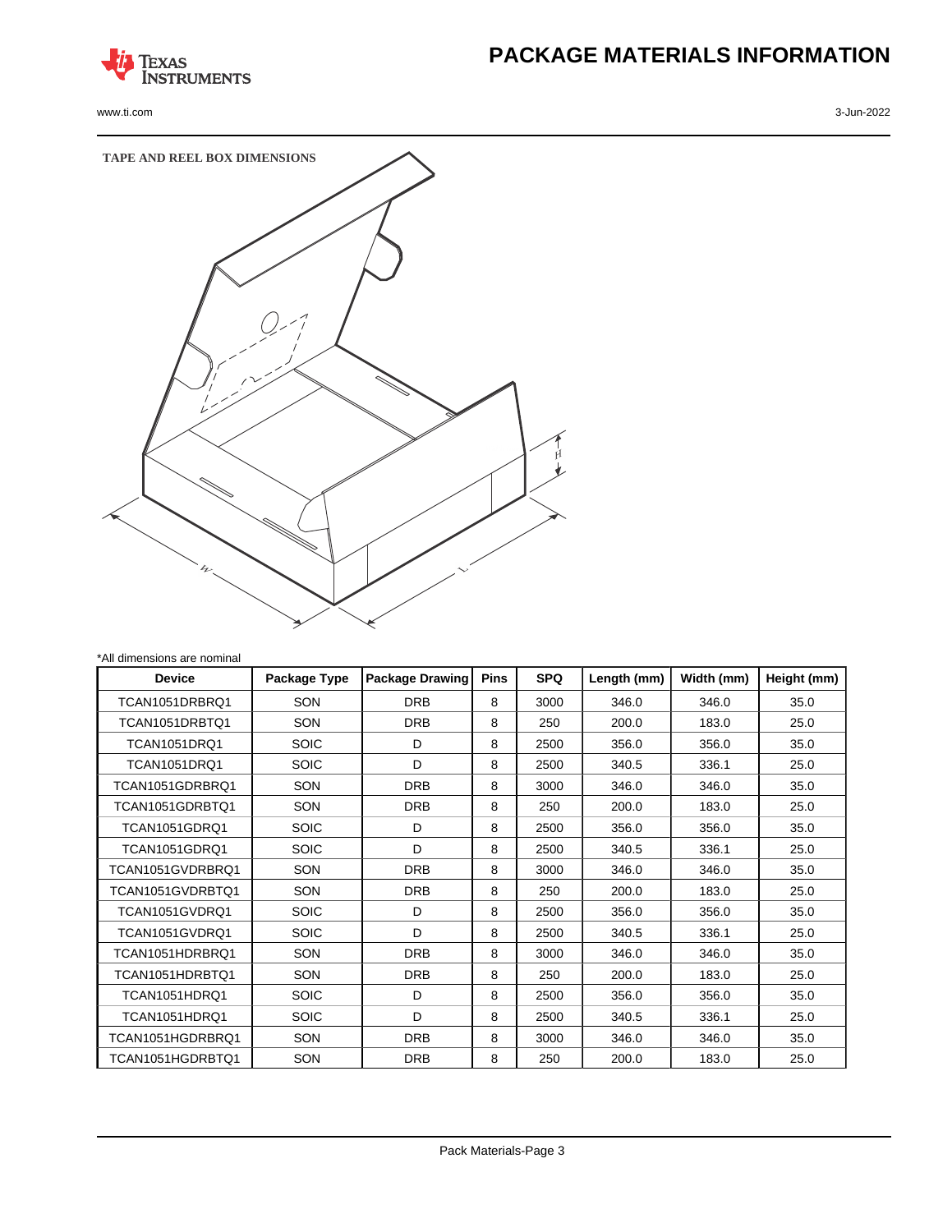# **PACKAGE MATERIALS INFORMATION**



www.ti.com 3-Jun-2022

| <b>Device</b>     | Package Type | <b>Package Drawing</b> | <b>Pins</b> | <b>SPQ</b> | Length (mm) | Width (mm) | Height (mm) |
|-------------------|--------------|------------------------|-------------|------------|-------------|------------|-------------|
| TCAN1051HGDRQ1    | <b>SOIC</b>  | D                      | 8           | 2500       | 340.5       | 336.1      | 25.0        |
| TCAN1051HGVDRBRQ1 | SON          | <b>DRB</b>             | 8           | 3000       | 346.0       | 346.0      | 35.0        |
| TCAN1051HGVDRBTQ1 | SON          | <b>DRB</b>             | 8           | 250        | 200.0       | 183.0      | 25.0        |
| TCAN1051HGVDRO1   | <b>SOIC</b>  | D                      | 8           | 2500       | 340.5       | 338.1      | 20.6        |
| TCAN1051HGVDRQ1   | <b>SOIC</b>  | D                      | 8           | 2500       | 356.0       | 356.0      | 35.0        |
| TCAN1051HVDRBRQ1  | SON          | <b>DRB</b>             | 8           | 3000       | 346.0       | 346.0      | 35.0        |
| TCAN1051HVDRBTQ1  | SON          | <b>DRB</b>             | 8           | 250        | 200.0       | 183.0      | 25.0        |
| TCAN1051HVDRQ1    | <b>SOIC</b>  | D                      | 8           | 2500       | 340.5       | 336.1      | 25.0        |
| TCAN1051HVDRQ1    | <b>SOIC</b>  | D                      | 8           | 2500       | 356.0       | 356.0      | 35.0        |
| TCAN1051VDRBRQ1   | SON          | <b>DRB</b>             | 8           | 3000       | 346.0       | 346.0      | 35.0        |
| TCAN1051VDRBTQ1   | SON          | <b>DRB</b>             | 8           | 250        | 200.0       | 183.0      | 25.0        |
| TCAN1051VDRQ1     | <b>SOIC</b>  | D                      | 8           | 2500       | 340.5       | 336.1      | 25.0        |